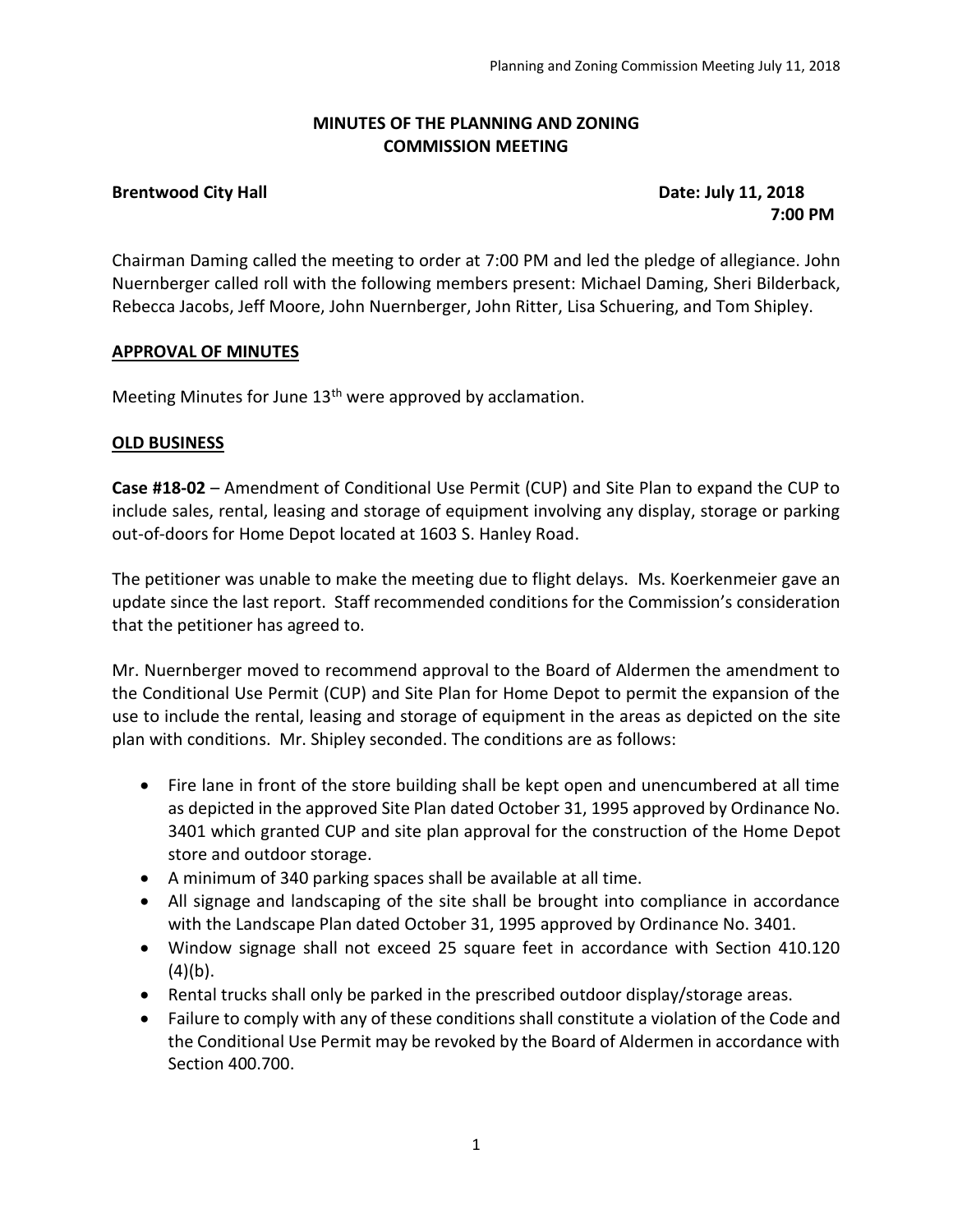**Roll Call:** 7 – ayes, 0- nay, Bilderback – yes, Jacobs- yes, Moore – yes, Nuernberger – yes, Ritter – yes, Schuering – yes, Shipley – yes.

### **Motion passed.**

### **NEW BUSINESS**

**Case #18-03** – Conditional Use Permit (CUP) and Site Plan Review for motor vehicle repair in the Light Industrial District in an existing building located at 1206 Hanley Industrial Court.

John Laclair owner of Bavarian Enterprises located in Manchester and University City appeared before the Commission and presented his plans for the property to operate a BMW and Mini Cooper repair service.

Ms. Koerkenmeier gave an overview of the staff report. The property at 1206 Hanley Industrial Court is currently zoned Light Industrial. This tenant would be sharing the building with the owner. The parking lot does need to be repaired, and it is the intent of the owner and the tenant to repair and resurface the parking lot. Lee Cannon the city traffic engineer stated with the existing building there is enough parking and there was not a need for a traffic or parking review. Staff outlined several conditions for the Commission's consideration. A recommendation was also made that cars be parked in striped stalls.

Mr. Daming asked Mr. Laclair if he is aware of the recommendations and was fine with them. Mr. Laclair stated yes he was and has high standards for his businesses.

Ms. Koerkenmeier stated there were 42 striped parking spaces for the entire building. The city parking requirement for the auto repair service would be 23 spaces. Mr. Laclair said he would need 40 spaces, with the maximum amount of spaces being used around 40 sometimes 30.

Ms. Bilderback asked about a photometric plan.

Ms. Koerkenmeier stated there was not one submitted but would like to have one submitted.

Mr. Ritter asked if the gravel in the back was going to be repaired. Mr. Laclair stated that the entire lot around the building will be repaired.

#### Audience Comments:

Mark Schoedel at 1150 Hanley Industrial Court with Lutheran Senior Services would like to point out some storm water control issues and how they are being handled. Also wanted to know if traffic is going all around the building or just along the south side. Parking is also an issue with the businesses around the property and wanted to make sure the parking for the property is going to be just designated for the building.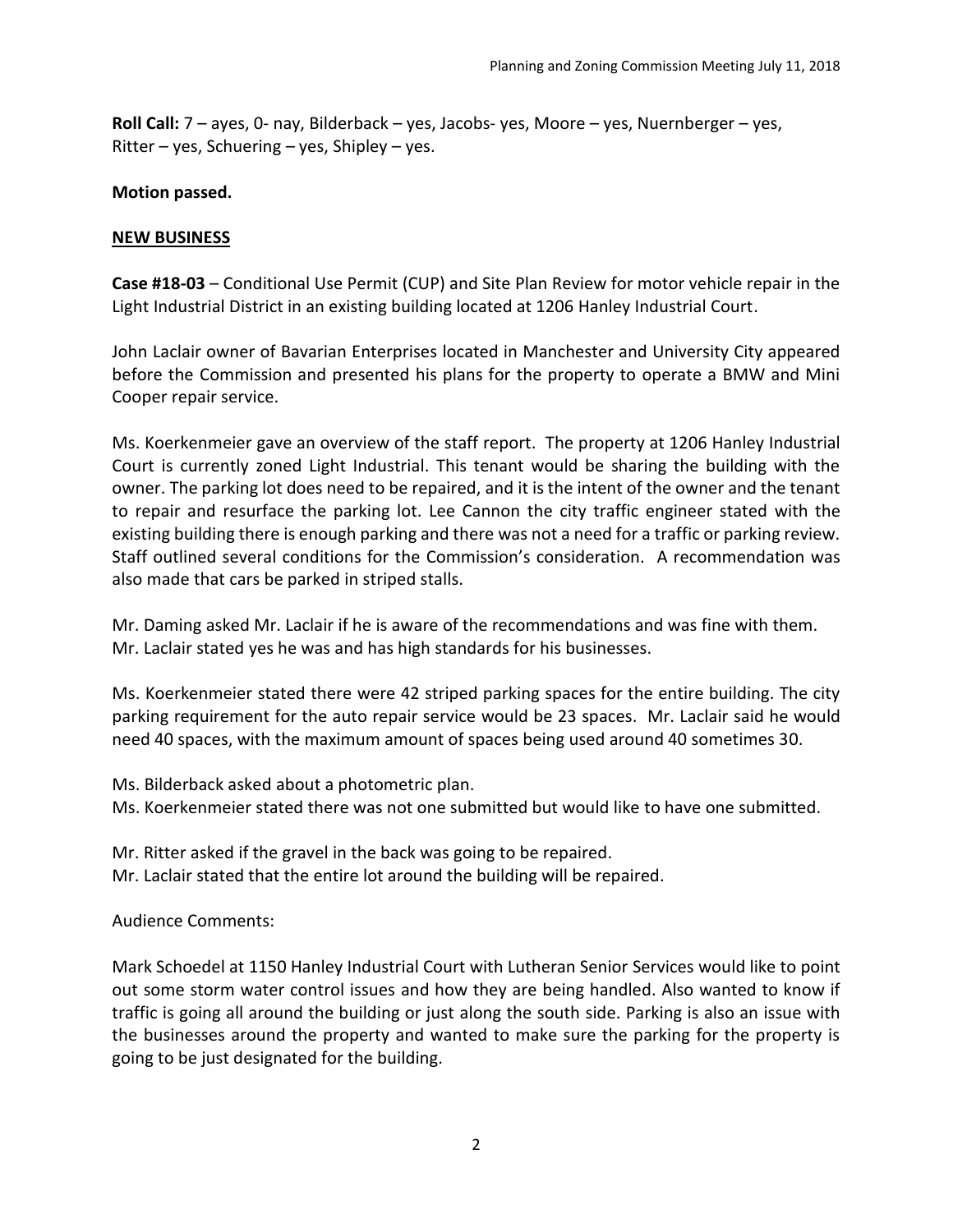Mr. Laclair stated he has no study on storm water issues but asked that the company doing the site work have these issues be brought up at the time of the permit being issued. He also stated traffic will be on one side of the building.

Mr. Daming asked how many parking spaces the other tenant in the building has designated to them. Ms. Koerkenmeier stated 8 spaces which meets the city requirements.

Ms. Bilderback moved to recommend approval to the Board of Aldermen the Conditional Use Permit (CUP) and Site Plan for a motor vehicle repair use to Bavarian Enterprises, Inc. as depicted on the site plan with conditions. Mr. Moore seconded. The conditions are as follows:

- No inoperative vehicles shall be permitted to be stored on the site.
- The existing chain link fence shall be removed, and no new chain link fence shall be permitted.
- Accessible spaces should be identified.
- All junk and debris shall be removed from the property prior to issuing occupancy.
- Parking of all vehicles shall be restricted to asphalt areas in striped stalls only, and no parking shall be permitted on public right-of-way.
- Hours of operation shall be limited to Monday Friday, 8 AM to 5:30 PM; Saturday, 8 AM to noon; and closed on Sunday.
- Four (4) potted shrubs or landscape planters shall be installed. Size and location of the planters to be approved by the Director of Planning and Development.
- All improvements shall be completed prior to the issuance of an occupancy permit.
- This conditional use permit shall expire and be void upon any discernable sale of the business or assets.
- A minimum of 48 parking stalls shall be provided and the entire parking area shall be repaired, sealed and striped per Code requirements.
- A lighting/photometric plan shall be submitted and approved by staff.
- A grading permit shall be required for the parking lot improvements and pre- and postdevelopment drainage calculations shall be submitted and approved by staff.

**Roll Call:** 7 – ayes, 0- nay, Bilderback – yes, Jacobs- yes, Moore – yes, Nuernberger – yes, Ritter – yes, Schuering – yes, Shipley – yes.

# **Motion passed.**

**Case #18-04** – Amendment of Conditional Use Permit (CUP) and Site Plan for Hanley Station Development to permit a 3,600 square foot office building on an undeveloped parcel located at 1819 S. Hanley Road.

Preston Amos manager of AKG Development spoke on behalf of the petitioner for Aspen Dental for the property at 1819 S Hanley Rd.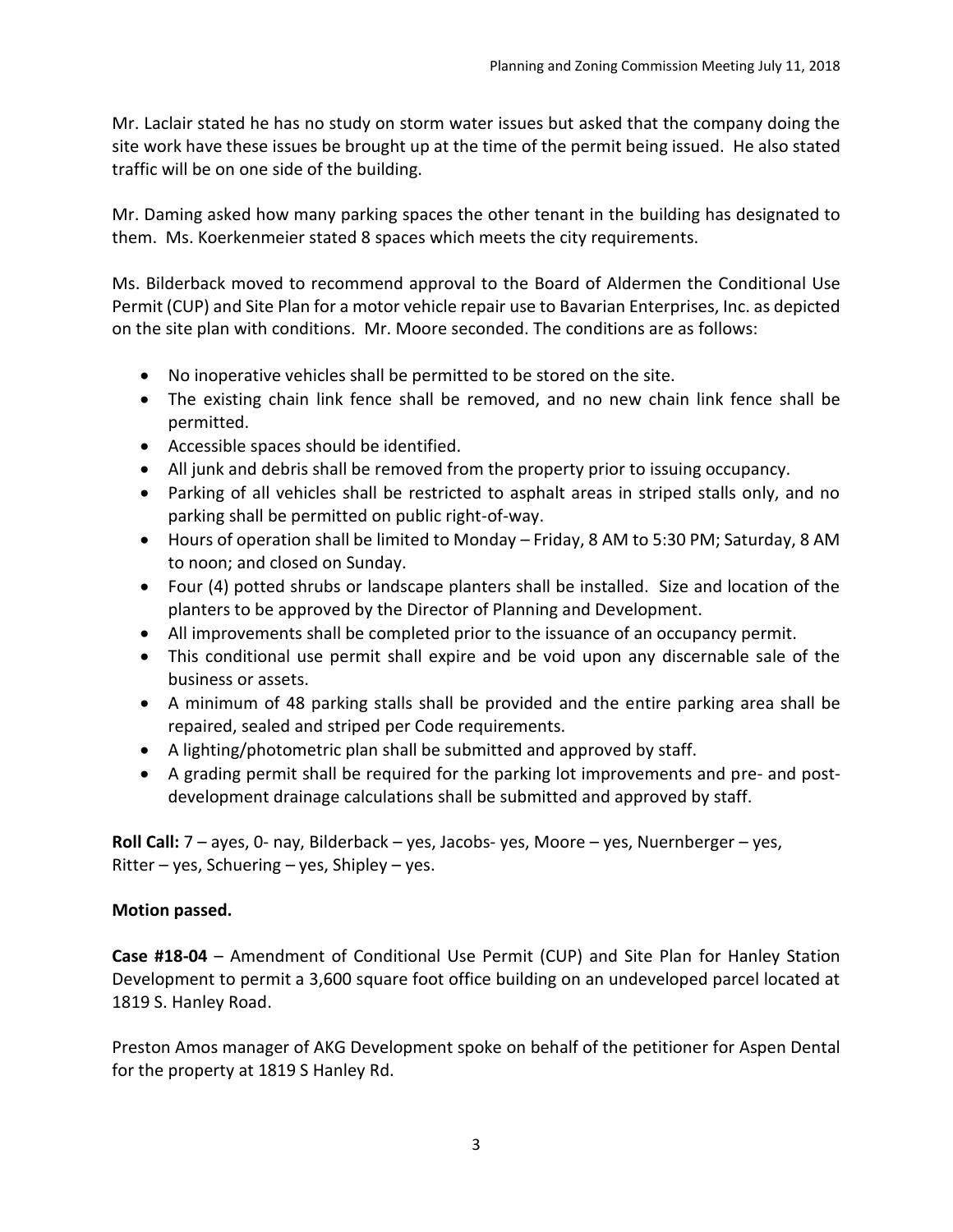Ms. Koerkenmeier gave an overview of the staff report. This parcel is the last undeveloped property of the Hanley Station Development. Forthe office building to be approved there needed to be an amendment to the CUP. The developer of the parcel would like closer parking due to it being a dental office. Plans shows 6 parking spaces close to the building. Employees will be using the parking garages, but the tenant would like to have the closer spaces next to the building for clients. Lee Cannon CBB traffic engineer said a few issues would be the access off Hanley is right turn only so it may cause some visibility issues, but this is on private property. Hanley Station is zoned Urban Development, and this is the first development proposal with the amendments to the UD district requirements.

Mr. Nuernberger asked if ownership of the lot will remain with the current owner or will the applicant own it.

Mr. Amos stated they will be purchasing the lot.

Mr. Moore stated that with the sharp right turn and the uphill slope they may want to rethink the landscape for that area.

Mr. Amos stated they will have to build at the current grade and a larger foundation wall will be built up and they will not be changing the current ingress. Also, they would like to add new landscaping, and they are open to suggestions and modifications that are necessary.

Mr. Daming asked Ms. Koerkenmeier if our landscape consultant could work with the applicant to work with some of the concerns.

Ms. Koerkenmeier said if they wanted to do this as part as the review it could be done.

Ms. Bilderback moved to recommend approval to the Board of Aldermen the Conditional Use Permit (CUP) and Site Plan for Hanley Station Development to permit a 3,600 square foot office building with conditions. Mr. Nuernberger seconded. The conditions are as follows:

- Additional information shall be submitted to staff regarding landscaping of the parcel in accordance with the Landscape Plan for the entire Hanley Station Development to ensure no site distance issues are created.
- Signage for the project is not approved at this time. If a Comprehensive Sign Plan is desired, the sign plan shall be submitted to Planning & Zoning Commission for review and Board of Aldermen approval.

**Roll Call:** 7 – ayes, 0- nay, Bilderback – yes, Jacobs- yes, Moore – yes, Nuernberger – yes, Ritter – yes, Schuering – yes, Shipley – yes.

# **Motion passed.**

**Case #18-05 -** Rezoning from LID, Light Industrial District, to PD, Planned Development Overlay District and Site Plan Review for a new 3-story office building and renovation of existing building for property located at 200 Hanley Industrial Court.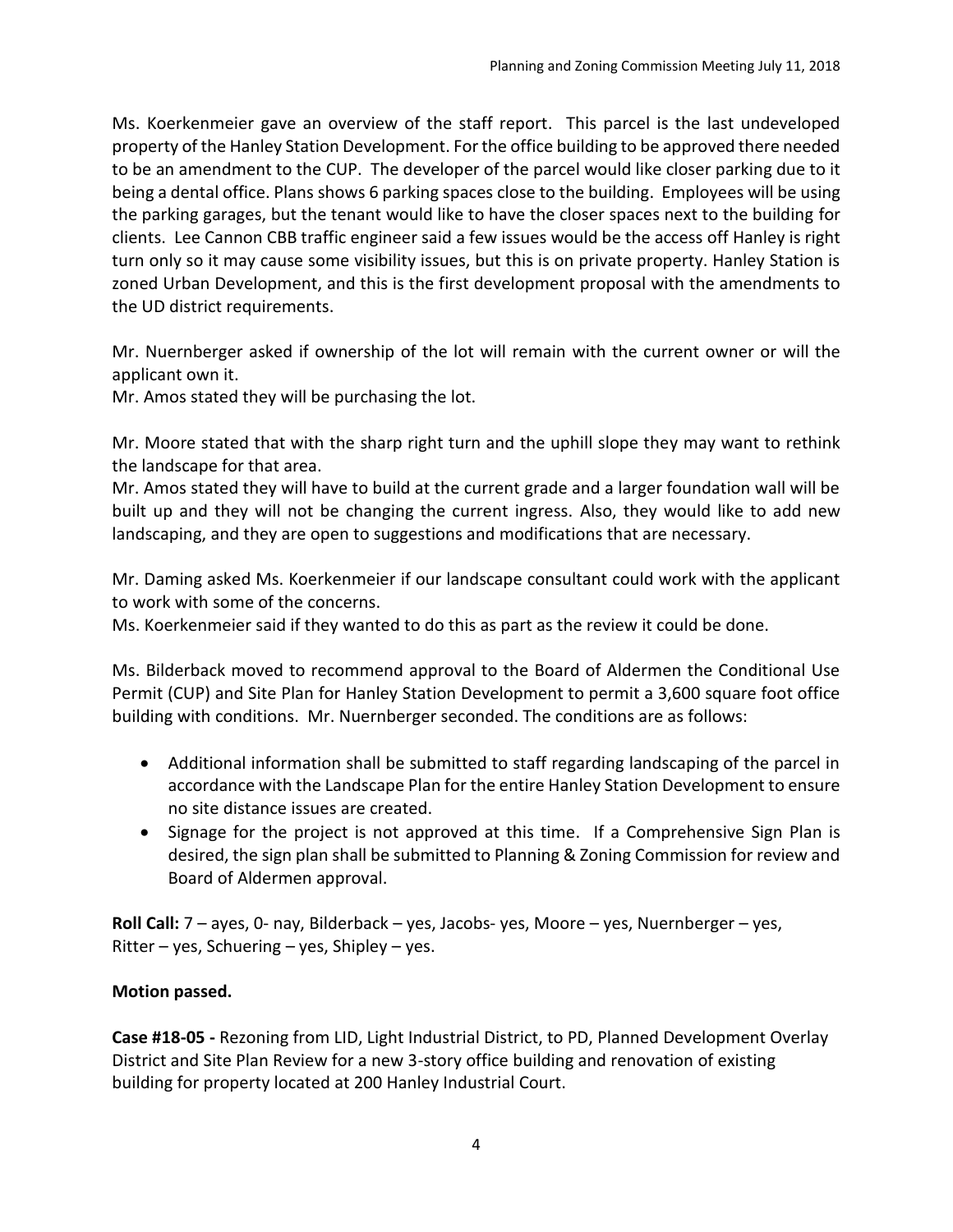Pauline Wiegrefe represented Post Holdings along with multiple representatives working on this project. They are looking at this property for Post Holdings corporate location and are wanting to have it rezoned.

Ms. Koerkenmeier gave the staff report on the request to rezone the property from Light Industrial to Planned Development. This would fit in with the current Comprehensive Plan. The Planned Development Overlay District allows more latitude with the setback requirements and keeps more green space and landscape areas. The petitioners plans are to renovate one building on the property, demo two existing buildings and construct a new three-story office building.

Mr. Daming would like to see more elevations and asked if they could have these ready for the subcommittee meeting at the end of the month. Representative for the applicant replied yes.

Audience Comments:

Ed Brimer with Engraphix Architectural Signage at 132 Hanley Industrial Ct, welcomed the applicants and wanted to add this would be a positive addition to the City.

Mr. Daming asked if a traffic study can be done by July 25<sup>th</sup>.

Ms. Koerkenmeier stated Mr. Cannon could not have this by the July  $25<sup>th</sup>$  date but did recommend a full traffic study be done. He noted that he would be about 3 weeks out to complete the study from the date the work order is signed.

Ms. Bilderback proposed a full landscape plan be submitted for review.

Mr., Shipley asked if this plan included sidewalks. Post holdings representative said that sidewalks would stay and be maintained.

Tabled to Site Plan Sub Committee meeting rescheduled to **August 1st at 6:00 p.m**.

**Case #18-06** – Discussion and Action to Recommend an Ordinance Imposing a Moratorium of up to Six (6) Months on Development or Change of Use of Property Located within the Manchester Road Sub-Area Plan to Allow Sufficient Time for a Proper Land Use Study, Effective Community Engagement, Comprehensive Plan Update if Necessary, and Consideration of any Appropriate Zoning Text Amendments or other Actions.

Ms. Koerkenmeier gave an overview of the case to place a short-term moratorium for six months to help with the planning and zoning for Manchester Road.

Mr. Neurnberger asked if there were any developments under consideration at this time that would be affected by this.

Ms. Koerkenmeier stated that there were none at this time.